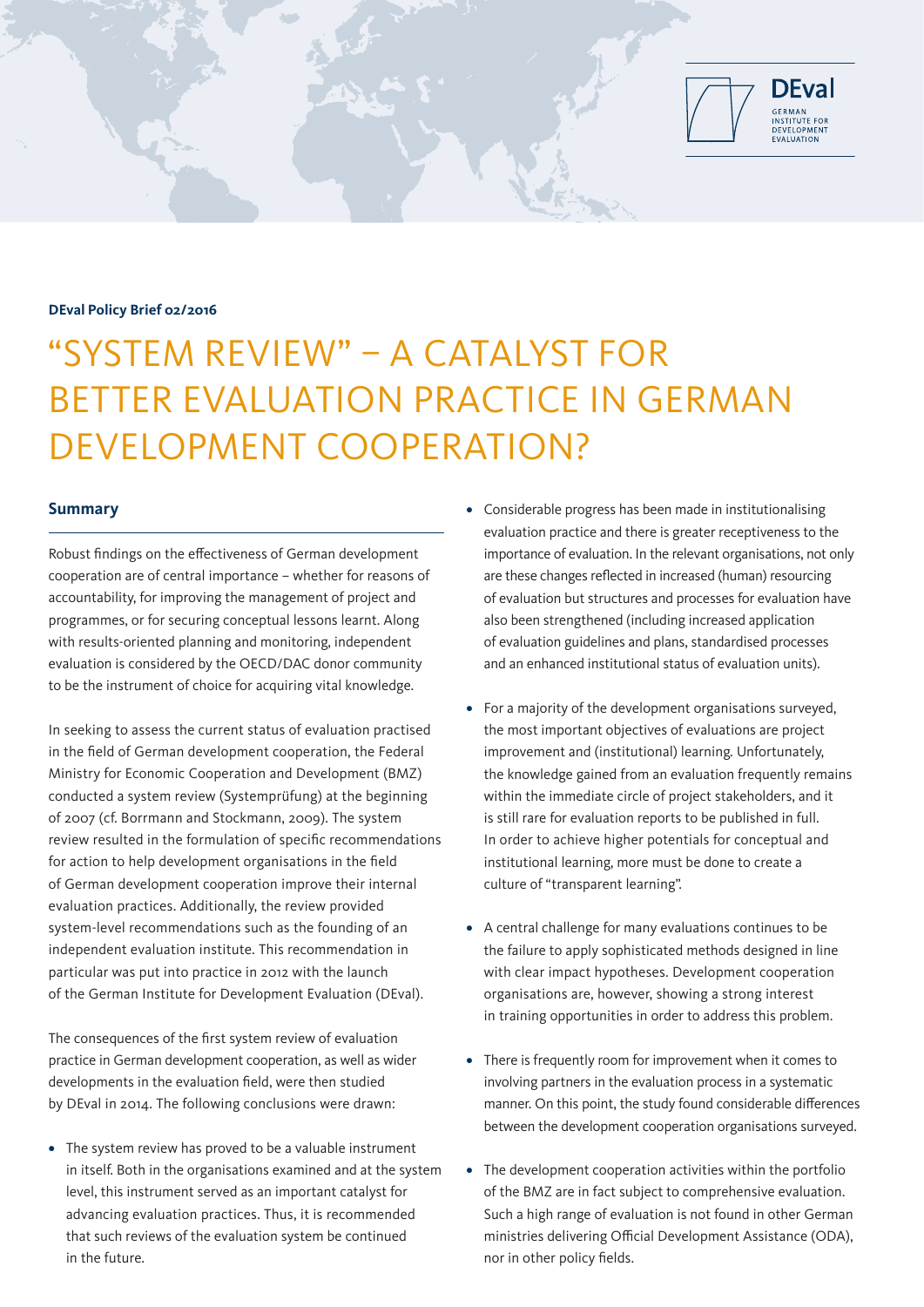# **Evaluation practices in German development cooperation**

Whether considering the Millennium Development Goals, the Paris Declaration, or the 2030 Agenda for Sustainable Development, ambitious global targets draw attention to the need for effective, sustainable, and coherent development policy. Evaluations supply evidence-based knowledge not only critically important for targeting future development policy measures but also for providing accountability towards the usage of taxpayers' money.

It is in this context that evaluation has become increasingly important – all the more so given that an effective common framework for monitoring and evaluation (M&E) must still be negotiated for the 2030 Agenda. But how far has evaluation developed in the field of German development cooperation and what is the quality of the knowledge now being generated? This question was examined as part of a system review commissioned by the BMZ in 2007 and based on case studies of both governmental and non-governmental development cooperation organisations (cf. information box). In this review it became clear that the heterogeneity of German development cooperation organisations is also reflected in their varying systems of evaluation. Thus, a key system-level recommendation was to set up an independent evaluation institute. The purpose of this agency was to support the BMZ in strategic decision-making by providing independent evaluations of the effectiveness, efficiency, and sustainability of development cooperation (Borrmann and Stockmann, 2009: 17, 65, 165). At the same time, conceptual and interinstitutional learning at the system level should also be promoted through this agency. The BMZ acted on this recommendation by founding DEval, the German Institute for Development Evaluation.

The system review also shed light on how the various development cooperation organisations evaluate their interventions funded by BMZ. It found that there are many aspects determining how useful and meaningful evaluation findings can be. Key differences lie in the objectives set for the evaluation (e.g. learning lessons or providing accountability), in the form of the evaluations conducted (e.g. mid-term, or ex-post evaluation, project or cross-sectional evaluation), as well as in the designs and methods used. These are also the characteristics which mainly determine how evidence-based and useful the results will be. Additionally, evaluation results and their uses are influenced by the available resourcing, as well as by structures and processes (such as the independence of the evaluation team), the formats for institutional learning from evaluation, and the integration of partners.

DEval has surveyed the current state of evaluation practices across the German development cooperation field and identified changes that have occurred since the last system review. In addition to an online questionnaire survey of 34 development cooperation organisations, interviews were conducted with those organisations which took part in the earlier system review. DEval also undertook a meta-evaluation of 45 evaluation reports.

**TY** 

#### **"System reviews" in German development cooperation**

In 1997/1998, the BMZ commissioned, for the first time, a systematic study of evaluation practices in German development cooperation (Borrmann et al., 1999). This was followed by a second study in 2007/2008 (Borrmann and Stockmann, 2009). Based on twenty individual case studies, the study provided a number of recommendations for action to advance evaluation practice, some concerning the system as a whole and others specific to certain organisations. This led to agreements between the BMZ and the relevant organisations on steps to be taken to implement the recommendations accepted by those organisations.

# **Current state of evaluation practice and the impetus gained from the system review**

The majority of the surveyed development cooperation organisations report that the most important objectives of evaluations are to improve projects and project management as well as increase learning. Fewer respondents mentioned other objectives, such as legitimising measures taken, creating transparency, or exercising oversight (cf. diagram on page 3; also Lücking, Freund and Bettighofer, 2015, and Borrmann and Stockmann, 2009: 130).





*Source: online survey DEval 2014; single choice selection from list, n=34*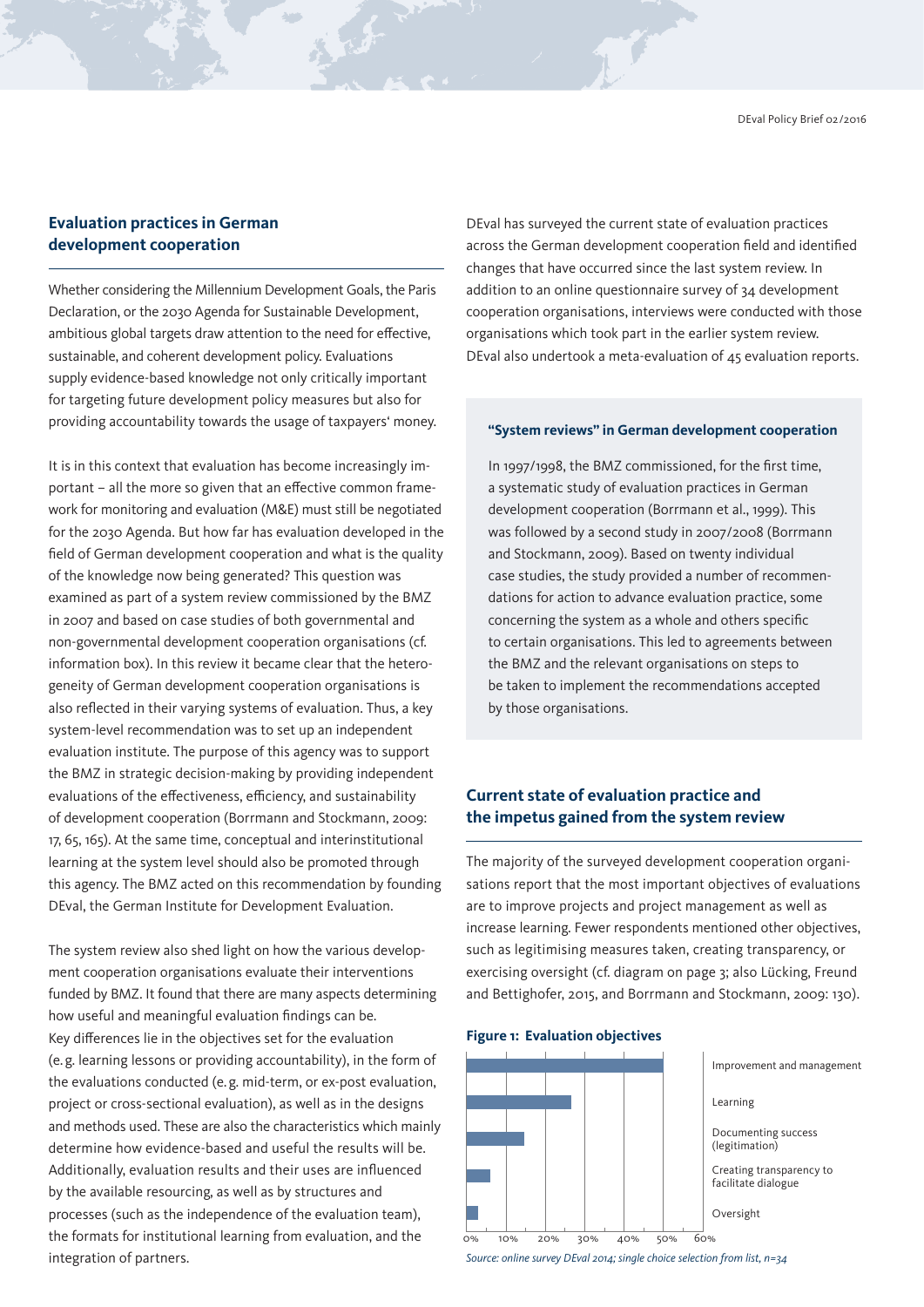Additionally, the organisations are subject to evaluation obligations towards the BMZ. In practice, the results of these obligatory project evaluations are mainly used by those directly involved in the project and are fed into programme or project management. In order to foster conceptual learning that goes beyond a specific project there has been a stronger focus on cross-sectional evaluations since the last system review.

The oversight function of evaluation can particularly lead stakeholders to be resistant to taking part in an evaluation. However, compared to the situation recorded by the first system review, there have been improvements in this area, with those working on a project showing greater openness to the benefits of evaluation. They now tend to regard evaluations as a part of their own professional responsibility, which can be seen specifically in growing demand for evaluations. Acceptance is also reflected in structural changes such as increased financial and human resources allocated to evaluations since the system review.

The growing institutionalisation of evaluation is expressed by an intensified introduction of evaluation guidelines which are increasingly aligned to established national and international standards, such as those set by the Gesellschaft für Evaluation (DeGEval) or the Development Assistance Committee of the Organisation for Economic Cooperation and Development (OECD/DAC). The study also reveals an intensification of dialogue among development cooperation organisations on issues of evaluation and records that this exchange is regarded by all sides as being very helpful. Nevertheless, much more can be done to intensify exchange with academic and research institutions on evaluation methods and designs.

# **What is the potential for advancing evaluation practices in German development cooperation?**

In addition to the positive developments described above, there are some potential areas for further progress:

The original system review criticised the fact that too few crossproject, impact and ex-post evaluations were being conducted. Although singular project evaluations continue to make up the majority of evaluations being performed, the current study finds that there has mostly been a rise in the number of cross-sectional evaluations. A factor impeding similar increases in ex-post and impact evaluations is the lack of available financial and human resources. Moreover, doubts are raised regarding the value added by these types of evaluation and the capacity for applying robust

methods, especially in light of the resources required to apply these kinds of methods.

**Contract of the Contract of the Contract of The Contract of The Contract of The Contract of The Contract of The Contract of The Contract of The Contract of The Contract of The Contract of The Contract of The Contract of T** 

Although it is vital to draw reliable conclusions about the effectiveness of development interventions, the evaluation reports analysed by the DEval study reveal that evaluation designs do not include operationalised impact hypotheses which can be further verified. Another problem, already criticised in the system review, is a failure to use the full spectrum of potential evaluation methods. For the most part, evaluations rely on qualitative document analyses and interviews. About half of the reports examined were based solely on one of these methods or a combination of the two. Far less used were quantitative surveys and analyses, which for example are based on standardised questionnaires. In this regard, more use should be made of mixed-methods approaches and an explicit triangulation of data drawn from a number of sources. (Quasi-) experimental designs continue to be a rarity.

Financial limitations are partly responsible for preventing more sophisticated designs and methods. Another factor is that consultants brought in for an evaluation are often chosen mainly for their know-how in a specialist field or country context. Therefore, evaluations are frequently weakened by a lack of expertise in robust qualitative and, above all, quantitative methods of evaluation. Respondents in the study often expressed an interest in training in more sophisticated methods.

Cross-project conceptual learning is regarded by respondents as an important evaluation objective (cf. diagram on page 3), and the study records an increasing use of cross-sectional evaluations. However, evaluation processes are often not systematically aligned to the objective of institutional learning. Lessons learned are all too often shared only among the immediate stakeholders of the evaluated project or programme in question – and even at this level the lessons are often not widely shared, as seen by insufficient sharing of evaluation reports with partners and a lack of partner involvement in evaluation processes. Interinstitutional or collaborative learning is also hindered by the fact that evaluation reports are rarely published in full. Due to interests in protecting partners or out of concern that donations may be threatened it is common practice to publish only summary versions of the evaluations conducted. From the perspective of an individual organisation, the sharing of evaluation results therefore remains both internally and externally limited. This can restrict existing opportunities to learn lessons from each other and inhibit the widest possible use of evaluation findings.